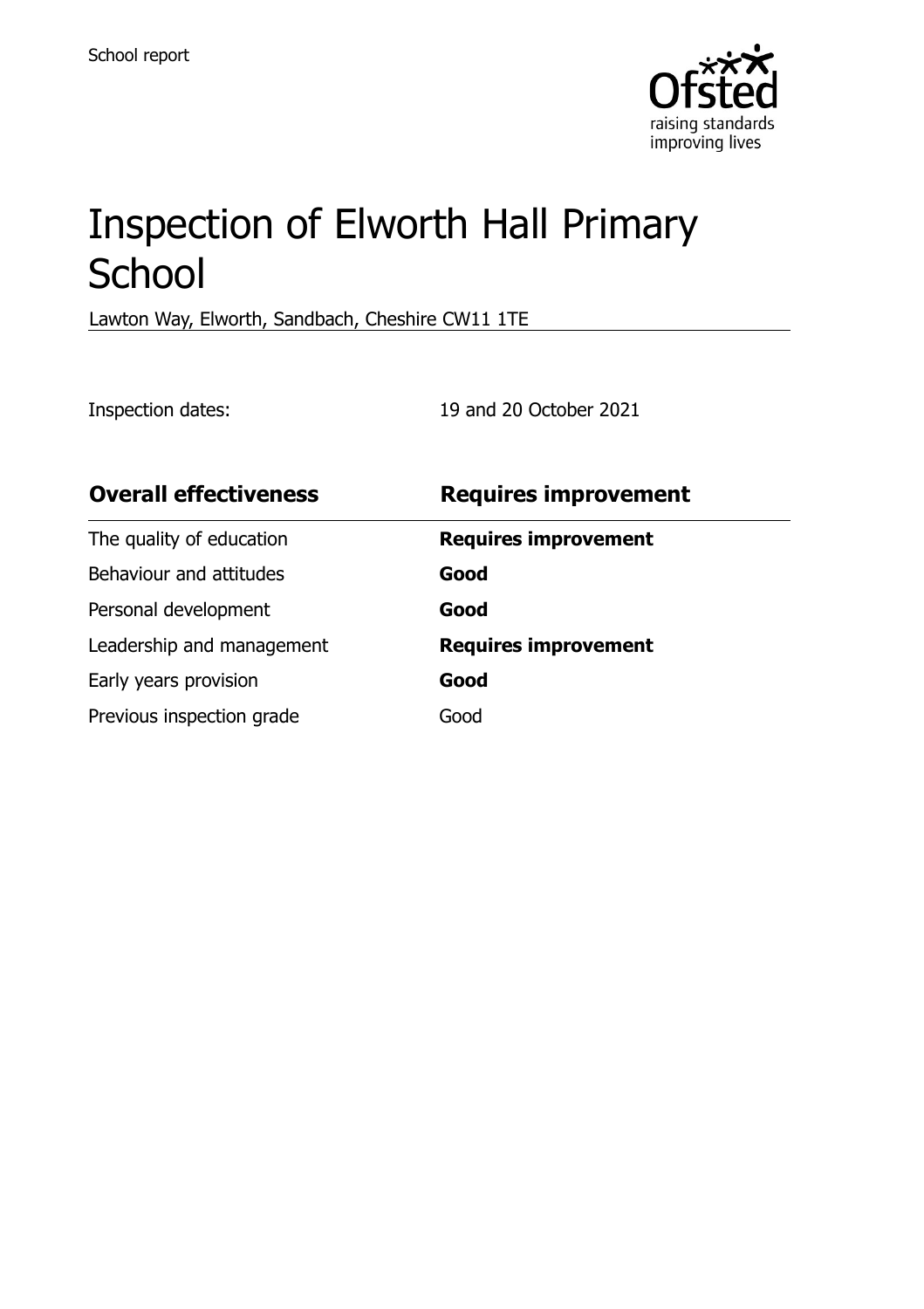

#### **What is it like to attend this school?**

Pupils enjoy their time at Elworth Hall Primary School. They make lots of friends. They benefit from positive relationships with each other and with staff. They said that they feel safe and happy. Pupils are welcoming, well-mannered and polite.

Pupils told inspectors that the staff in the school are caring and will help them if they have any worries. Pupils are confident that staff will quickly sort out any issues, including those related to bullying.

Pupils behave well around the school. They are willing to work hard in lessons. However, they do not achieve as well as they should because leaders and staff do not have high enough expectations of what they can achieve.

Pupils are proud of the difference that they make by raising funds for local charities. They were keen to talk about the sports competitions and performances that they have taken part in. Pupils are excited about the forthcoming residential visits and the return to a wider range of after-school clubs that leaders have planned for them.

#### **What does the school do well and what does it need to do better?**

Leaders are in the process of improving the curriculum to ensure that it is ambitious for all pupils, including those pupils with special educational needs and/or disabilities (SEND). However, in most subjects, curriculum plans are at an early stage of development. Until recently, the curriculum plans for pupils in Year 1 to Year 6 have not been ambitious enough. This has prevented pupils from receiving a high-quality education and achieving as well as they should by the end of Year 6.

Many subject leaders have been appointed recently. They have benefited from appropriate training to develop their curriculum expertise. This has helped them to decide what pupils should be able to do by the end of each year. Subject leaders have started to identify the important knowledge that pupils need to learn and in what order they should gain this knowledge. However, these changes are fairly new in many subjects. At this point in time, it is too early to see if they are having a positive enough impact on pupils' learning.

Some subject curriculums are more advanced. This means that teachers have clear guidance about the important content that pupils need to know and remember. For example, in mathematics, improvements in curriculum planning are starting to have a positive impact on how well pupils achieve in this subject.

In the early years, leaders have planned a curriculum that ensures children make a strong start in the Reception class. There is a sharp focus on developing children's spoken language and vocabulary. Teachers skilfully ensure that children learn sounds and the letters that they represent as soon as they join the school. They have many opportunities to practise what they have been taught so that they gain a secure understanding across different areas of learning. Through their warm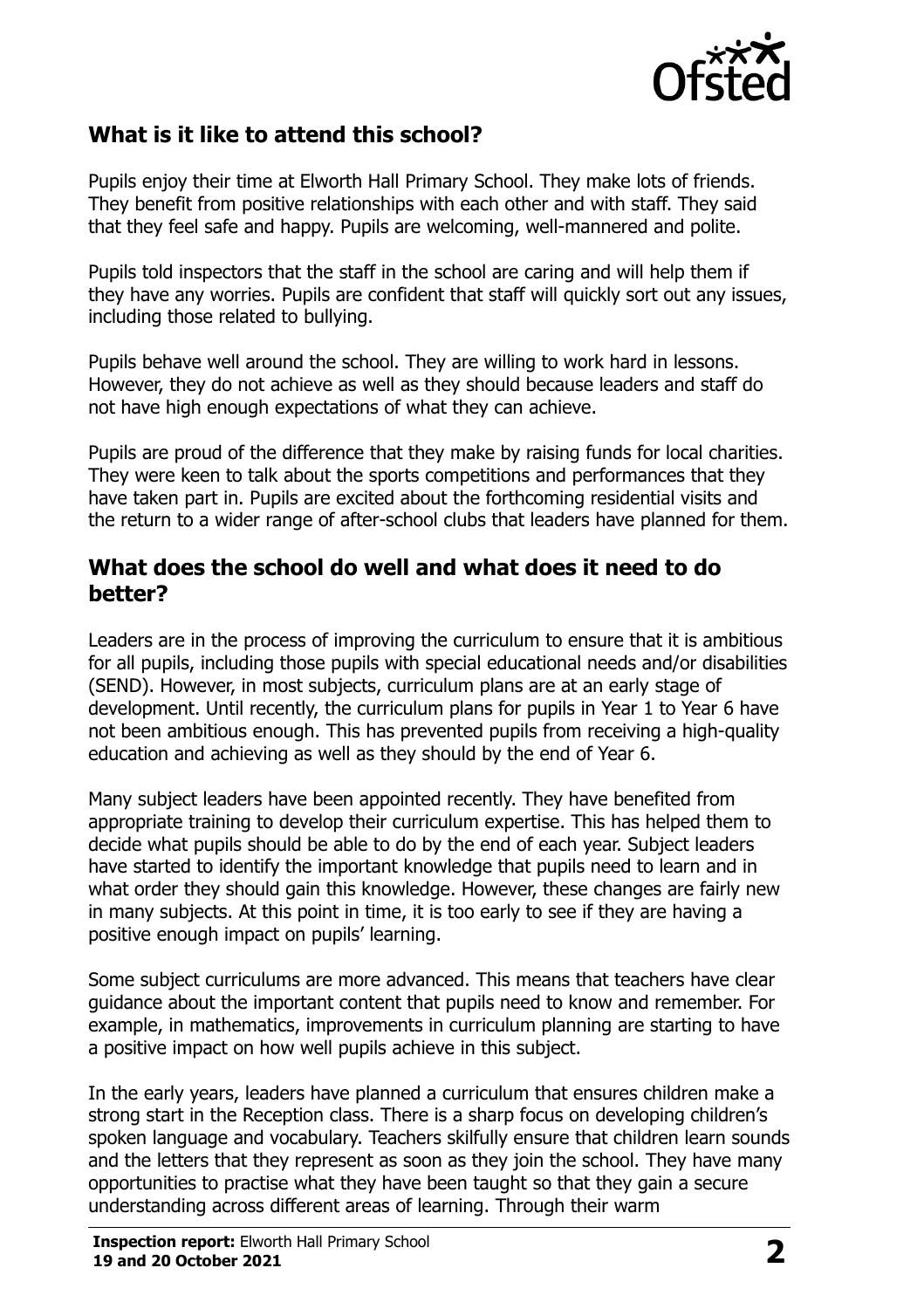

encouragement, staff ensure that children in the early years try their best and achieve well. This means that children are well prepared for the challenges of Year 1.

Leaders have not ensured that teachers capitalise on the positive start that children make in the early years. This is particularly the case in reading. Some teachers have not had the training that they need in order to deliver the early reading curriculum effectively. Sometimes, the books that they select for younger pupils to read are not well matched to the sounds that pupils are learning in class. In addition, some pupils do not practise their reading often enough to become sufficiently fluent and accurate. This delays the development of their comprehension skills. Leaders do not do enough to motivate pupils to read more widely.

Leaders have ensured that there are effective systems in place to identify the needs of pupils with SEND. This group of pupils benefit from appropriate support from staff. However, weaknesses in the planning and delivery of subject curriculums prevent pupils with SEND from achieving as well as they should.

Pupils have many opportunities to prepare them for life in modern Britain. They learn about people's differences such as their culture, faith and families. Pupils demonstrate a mature approach to discussions about their rights and responsibilities. They understand that everyone should be treated with respect.

Most pupils respond positively to their learning. However, a small number of pupils are not able to regulate their own behaviour. This has a negative impact on their learning.

Leaders and governors have focused on ensuring that pupils enjoy their learning. However, governors have not made sure that leaders are held to account for the quality of education that pupils receive. This has resulted in a delay in leaders' actions to improve pupils' achievement, particularly in reading.

Parents and carers hold the school in high regard. They are supportive of the staff and they value the approachability of school leaders.

## **Safeguarding**

The arrangements for safeguarding are effective.

Leaders arrange regular and appropriate training for staff so that they can remain alert to the signs that might indicate that a pupil is at risk from harm. This includes peer-on-peer abuse.

Leaders have a clear oversight of the challenges faced by vulnerable pupils and their families. Leaders work well with a range of other agencies to access the help that these pupils and their families need.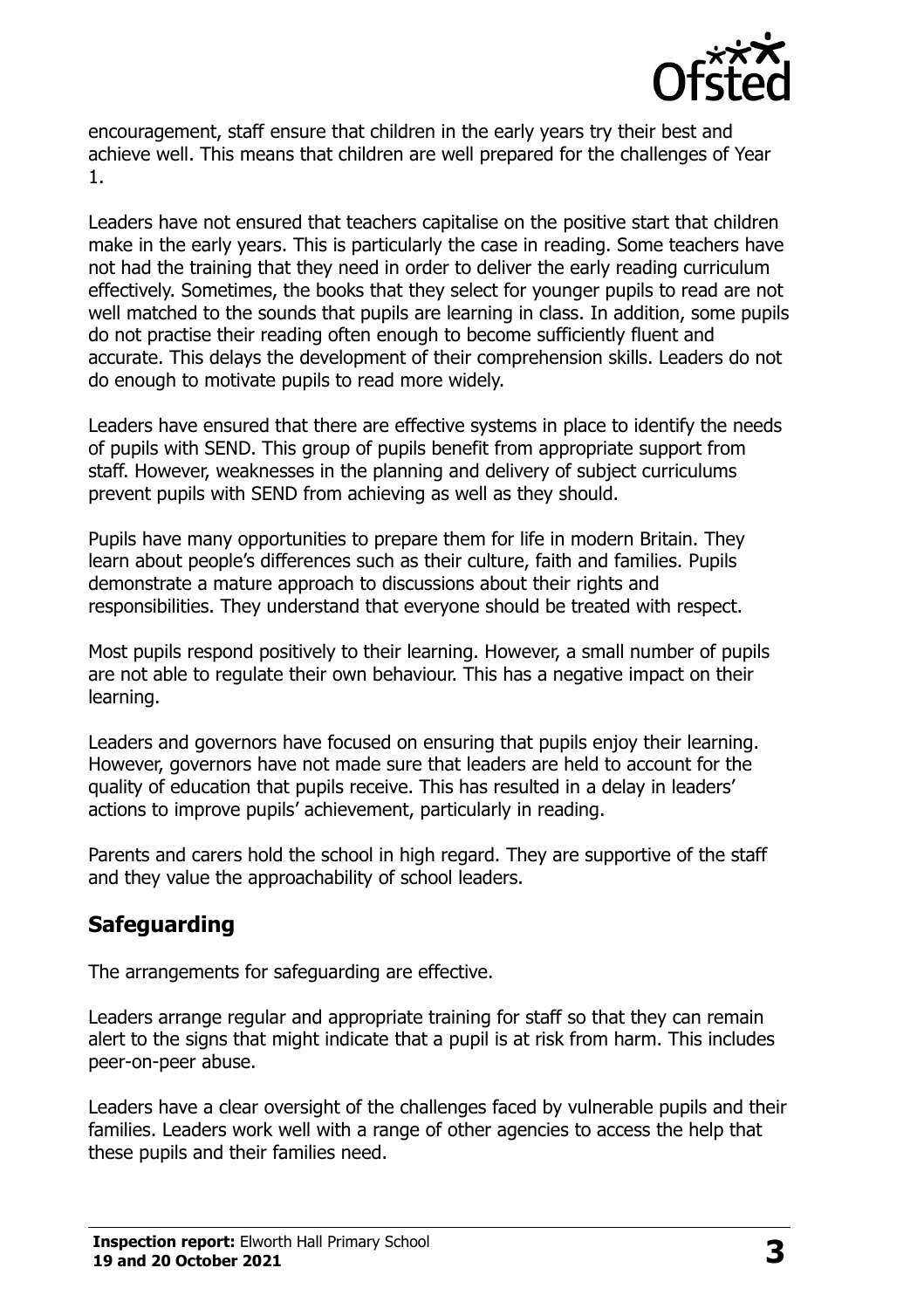

Through learning about online safety and healthy relationships, pupils develop their understanding of how to keep themselves safe.

# **What does the school need to do to improve?**

#### **(Information for the school and appropriate authority)**

- Leaders have not ensured that some staff are appropriately trained to deliver the reading curriculum. As a result, some pupils do not become fluent and proficient readers as quickly as they should. This also affects their comprehension skills. Leaders must ensure that staff are appropriately trained to develop pupils' reading skills and knowledge. They should also ensure that staff are well equipped to promote a love of reading among all pupils.
- $\blacksquare$  In several subjects, leaders have not identified the important knowledge that they want pupils to learn, or the order that pupils need to learn subject content. Leaders must ensure that all curriculum plans outline precisely the knowledge that leaders want pupils to learn.
- Governors have not held leaders to account well enough for pupils' achievement across the curriculum. This has contributed to a delay in leaders ensuring an ambitious curriculum is delivered by well-trained staff. Governors should ensure that they consider pupils' learning with the same care and attention that they afford pupils' personal development and well-being.
- On occasion, a few pupils struggle to regulate their own behaviour. Sometimes, this prevents them from learning. Leaders should ensure that these pupils are supported well to manage their own behaviour.

## **How can I feed back my views?**

You can use [Ofsted Parent View](http://parentview.ofsted.gov.uk/) to give Ofsted your opinion on your child's school, or to find out what other parents and carers think. We use information from Ofsted Parent View when deciding which schools to inspect, when to inspect them and as part of their inspection.

The Department for Education has further [guidance](http://www.gov.uk/complain-about-school) on how to complain about a school.

If you are the school and you are not happy with the inspection or the report, you can [complain to Ofsted.](http://www.gov.uk/complain-ofsted-report)

## **Further information**

You can search for [published performance information](http://www.compare-school-performance.service.gov.uk/) about the school.

In the report, '[disadvantaged pupils](http://www.gov.uk/guidance/pupil-premium-information-for-schools-and-alternative-provision-settings)' refers to those pupils who attract government pupil premium funding: pupils claiming free school meals at any point in the last six years and pupils in care or who left care through adoption or another formal route.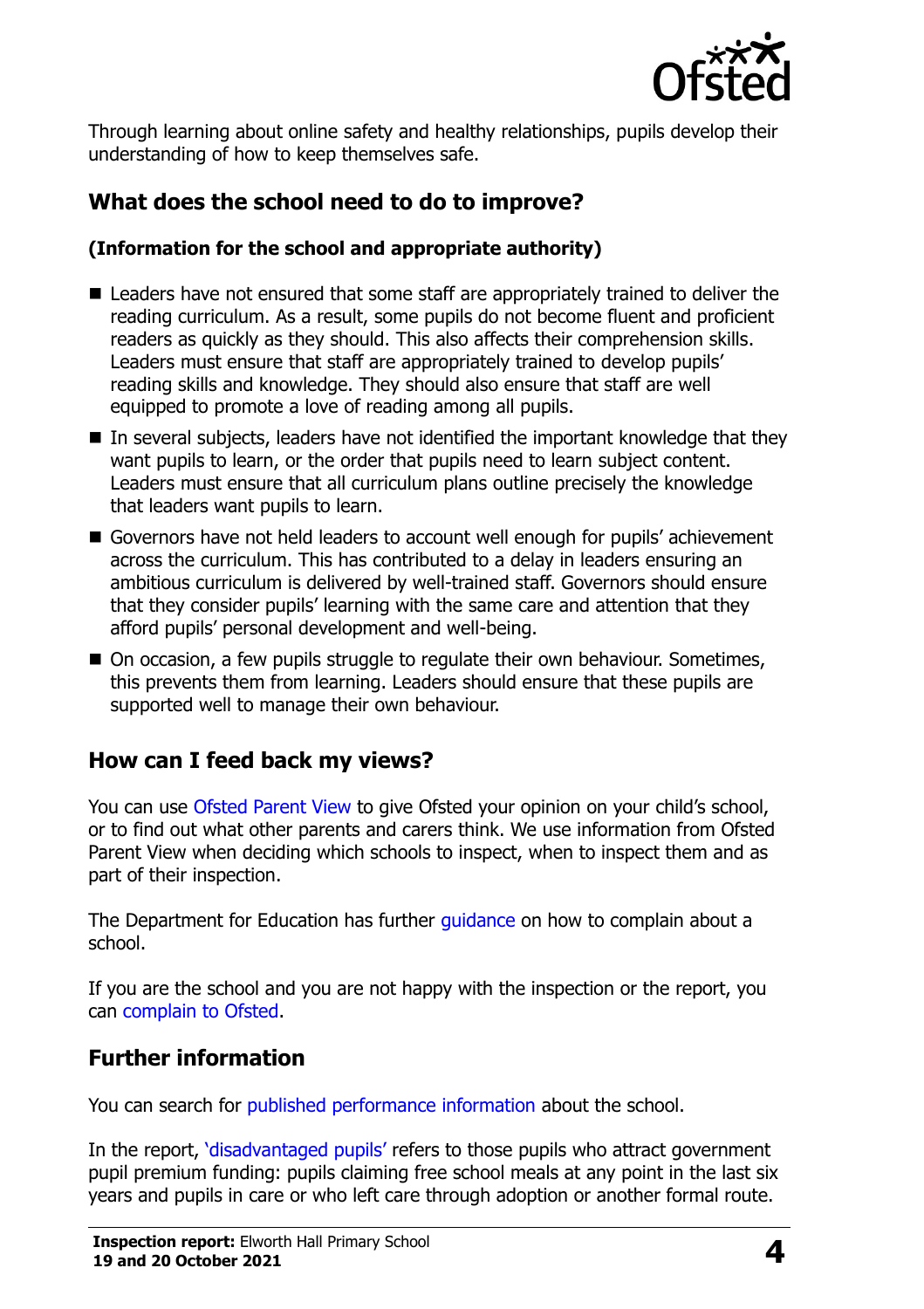

## **School details**

| Unique reference number             | 111163                                                            |
|-------------------------------------|-------------------------------------------------------------------|
| <b>Local authority</b>              | <b>Cheshire East</b>                                              |
| <b>Inspection number</b>            | 10204397                                                          |
| <b>Type of school</b>               | Primary                                                           |
| <b>School category</b>              | Community                                                         |
| Age range of pupils                 | 4 to 11                                                           |
| <b>Gender of pupils</b>             | Mixed                                                             |
| Number of pupils on the school roll | 206                                                               |
| <b>Appropriate authority</b>        | The governing body                                                |
| <b>Chair of governing body</b>      | Iain McKnight                                                     |
| <b>Headteacher</b>                  | Emma Clark                                                        |
| Website                             | www.elworthhall.cheshire.sch.uk                                   |
| Date of previous inspection         | 14 and 15 June 2016, under section 5 of<br>the Education Act 2005 |

## **Information about this school**

- Since the school's previous inspection, a new headteacher and senior leadership team have been appointed.
- There has been a significant increase in the number of pupils on roll since the previous inspection.
- The school makes use of one registered alternative provider.

## **Information about this inspection**

The inspectors carried out this inspection under section 5 of the Education Act 2005.

- This was the first routine inspection the school received since the COVID-19 pandemic began. Inspectors discussed the impact of the pandemic with school leaders and have taken that into account in their evaluation.
- During the inspection, inspectors spoke with the headteacher and other members of staff. They also spoke with pupils, both formally and informally, about their work. The lead inspector met with the chair of the governing body and had a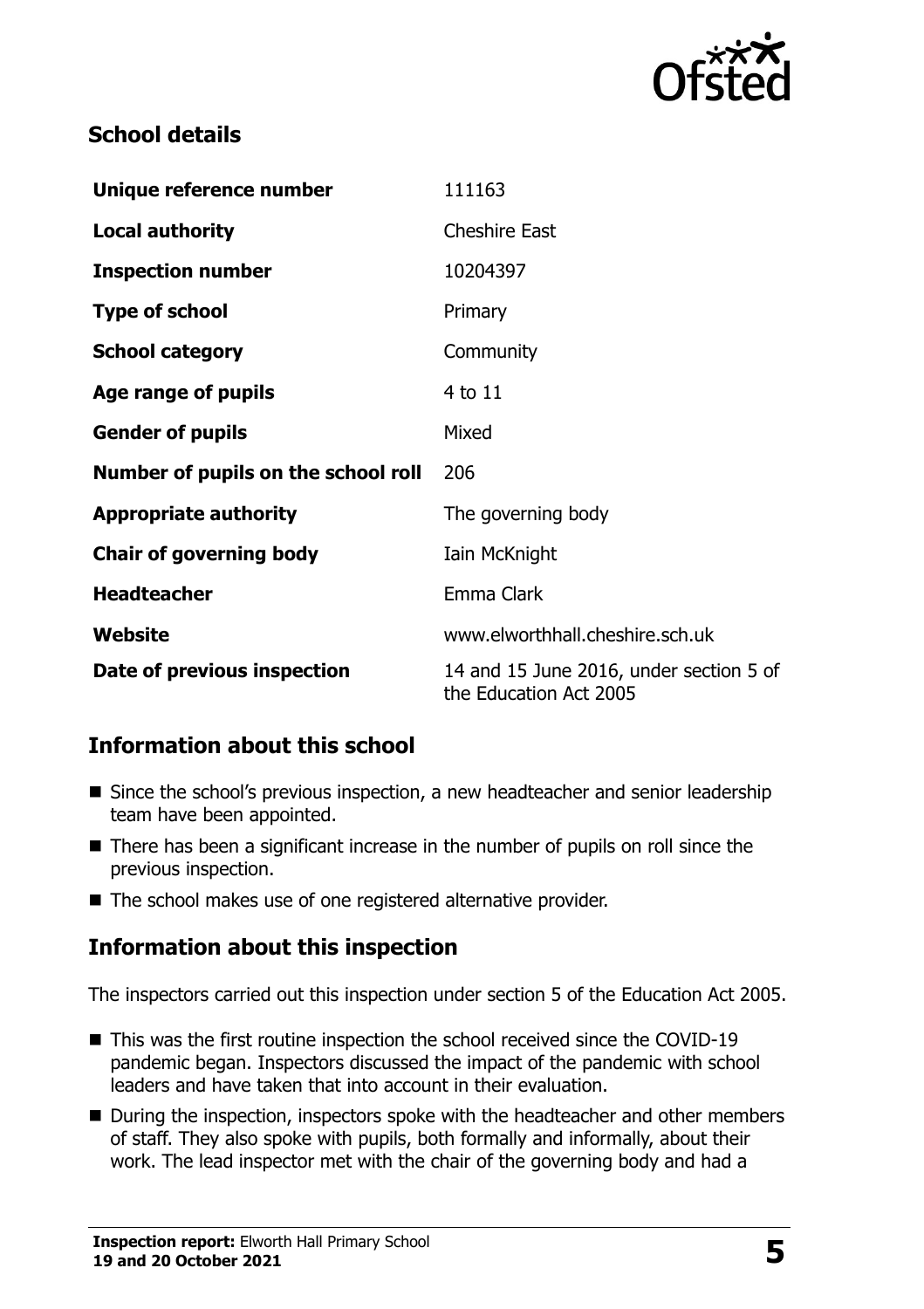

telephone conversation with a representative of the local authority. Inspectors also visited the alternative provision setting used by the school.

- Inspectors reviewed a range of documentation in relation to safeguarding, including the checks undertaken by leaders when recruiting staff.
- Inspectors considered the responses to the online survey, Ofsted Parent View, and those responses to Ofsted's online staff survey. There were no responses to Ofsted's pupil survey.
- Inspectors carried out deep dives in early reading, mathematics, science and history. This included discussions with subject leaders, visits to lessons, reviewing pupil's work, discussions with teachers and discussions with pupils. The lead inspector observed pupils reading to a trusted adult. Inspectors also reviewed curriculum plans and pupils' work in several other subjects.

#### **Inspection team**

Janette Walker, lead inspector Her Majesty's Inspector

Christine Howard **Christine Howard Christine Howard**